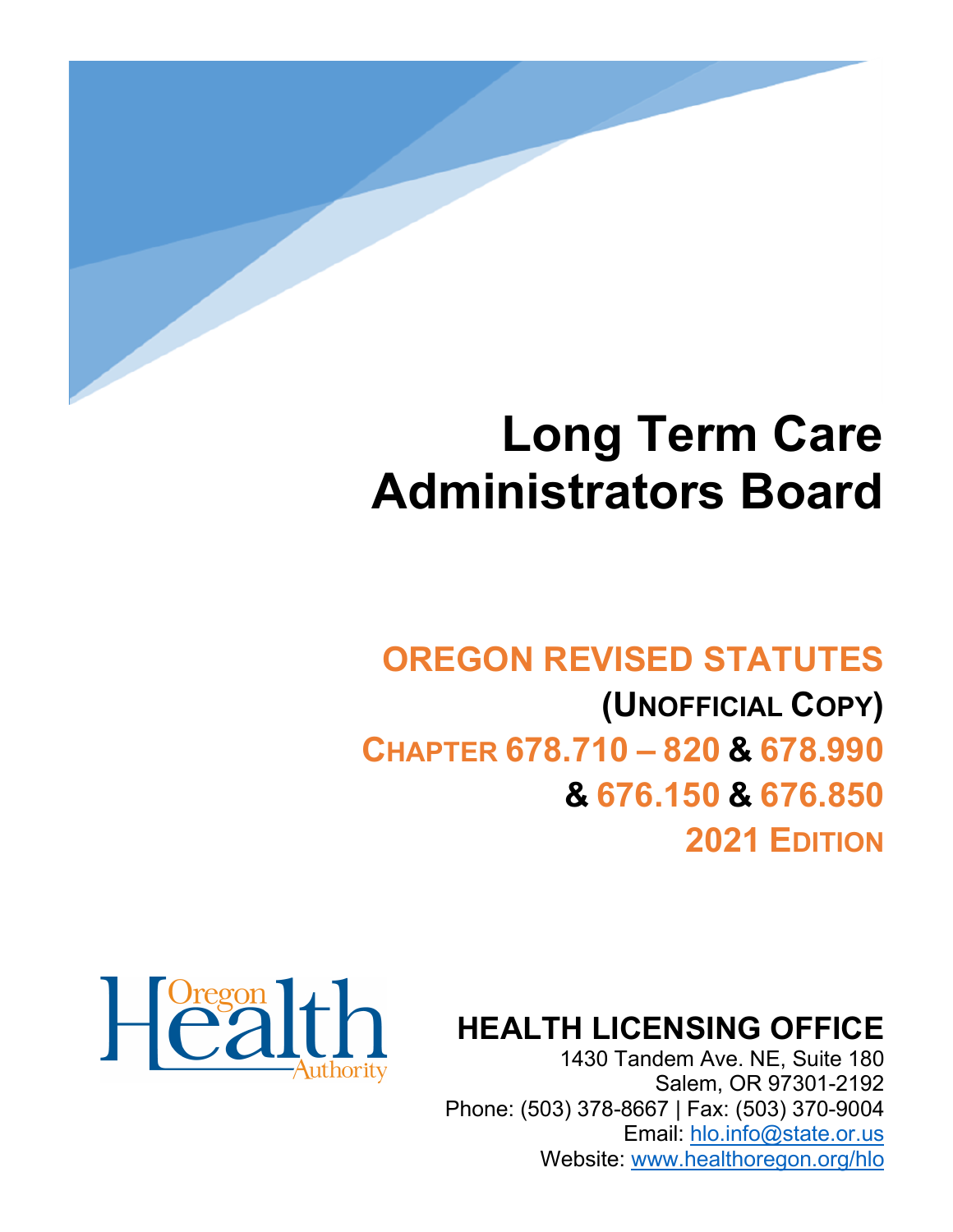# LICENSED NURSING HOME ADMINISTRATORS; RESIDENTIAL CARE FACILITY ADMINISTRATORS

(Generally)

 **678.710 Definitions for ORS 678.710 to 678.820.** As used in ORS 678.710 to 678.820, unless the context requires otherwise:

 (1) "Dual facility" means a facility that operates both a hospital and a long term care facility on the same campus.

 (2) "Nursing home" means any institution or facility defined as a long term care facility for licensing purposes under state statute or the rules of the Department of Human Services, including a long term care facility operated as part of a dual facility.

 (3) "Nursing home administrator" means an individual responsible for planning, organizing and managing the operation of a nursing home, whether or not the individual has an ownership interest in the nursing home and whether or not the functions are shared by one or more other individuals, if:

(a) Final responsibility and authority are retained in the nursing home administrator; and

 (b) In the case of a dual facility, the nursing home administrator may be subject to the authority of the administrator of the dual facility or the dual facility administrator may administer the nursing home if the dual facility administrator is licensed or otherwise qualified by statute to administer a nursing home.

 (4) "Provisional license" means a temporary license issued to a provisional nursing home administrator under the rules of the Health Licensing Office.

(5) "Residential care facility" has the meaning given that term in ORS 443.400.

 (6) "Residential care facility administrator" means an individual who is responsible for planning, organizing and managing the operation of a residential care facility. [1971 c.663 §1; 1973 c.829 §57; 1989 c.495 §1; 1995 c.643 §1; 2009 c.768 §14; 2013 c.568 §34; 2018 c.61 §5]

 **678.720 Prohibited acts relating to administration of nursing homes; rules.** (1)(a) Unless an individual holds an active license issued under ORS 678.710 to 678.820, an individual may not:

(A) Practice or offer to practice as a nursing home administrator; or

 (B) Use in connection with the name of the individual the words or letters "nursing home administrator," "NHA" or any other words, letters or abbreviations or insignia tending to indicate that the individual is a licensed nursing home administrator.

 (b) A nursing home must be conducted or operated under the supervision of a nursing home administrator who holds an active license issued under ORS 678.710 to 678.820.

 (2)(a) Unless an individual holds an active license issued under ORS 678.710 to 678.820, an individual may not:

(A) Practice or offer to practice as a residential care facility administrator; or

 (B) Use in connection with the name of the individual the words or letters "residential care facility administrator," "RCFA" or any other words, letters or abbreviations or insignia tending to indicate that the individual is a licensed residential care facility administrator.

 (b) Subject to rules adopted under paragraph (c) of this subsection, a residential care facility must be conducted or operated under the supervision of a residential care facility administrator who holds an active license issued under ORS 678.710 to 678.820.

 (c) The Department of Human Services shall adopt rules to allow a residential care facility to be operated by an individual who is not a residential care facility administrator who holds an active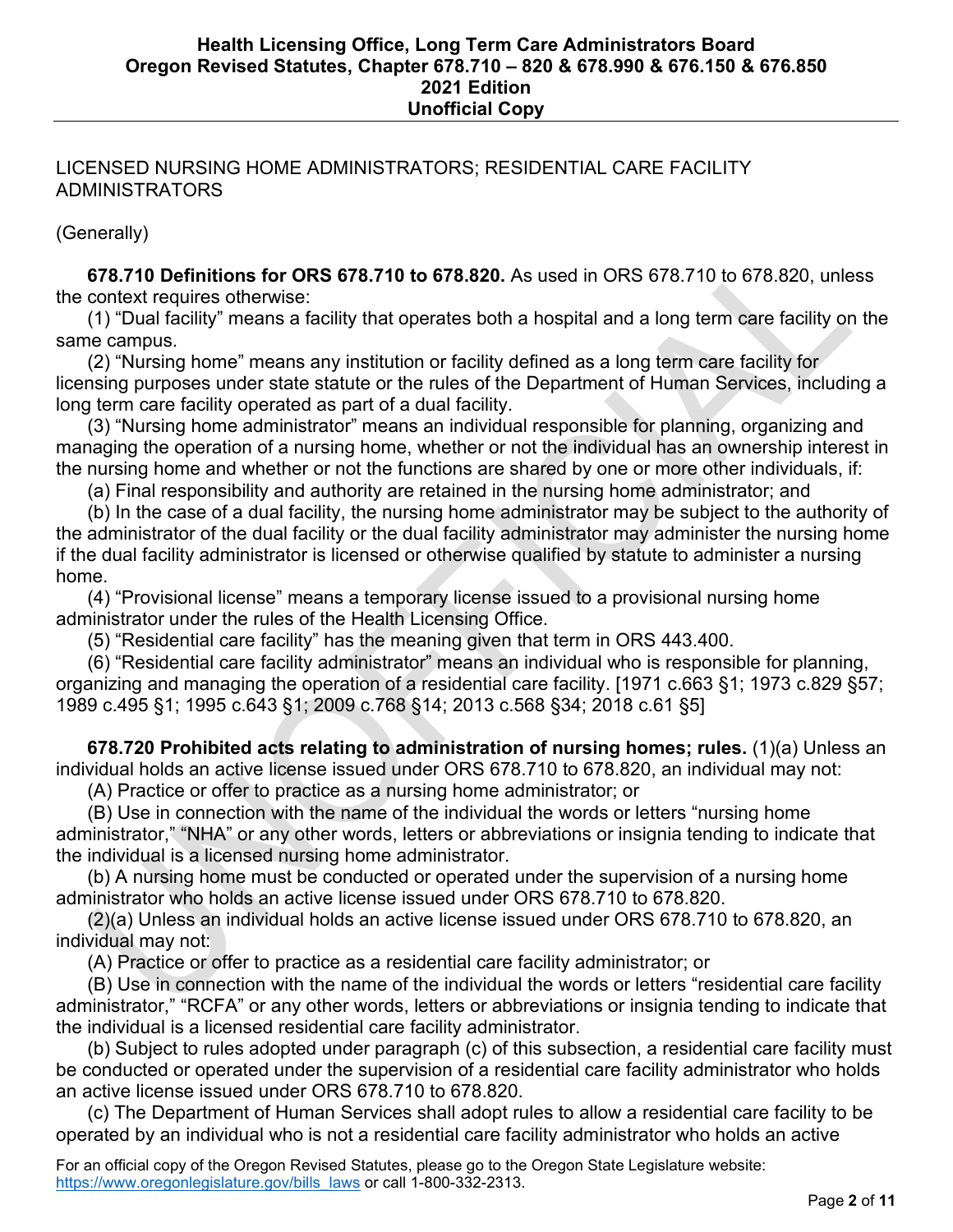license under ORS 678.710 to 678.820 in transitional, emergency and similar situations. [1971 c.663 §2; 2009 c.768 §15; 2013 c.314 §18; 2018 c.61 §6]

 **678.725 Reporting unlawful or unsatisfactory nursing home conditions and prohibited conduct; limitation of liability.** (1)(a) Unless state or federal laws relating to confidentiality or the protection of health information prohibit disclosure, any health care facility licensed under ORS 441.015, any licensee licensed by the Health Licensing Office, any physician licensed by the Oregon Medical Board, any naturopathic physician licensed by the Oregon Board of Naturopathic Medicine, any licensed professional nurse and any licensed pharmacist shall report to the office suspected violations of ORS 678.710 to 678.820 and unsanitary or other unsatisfactory conditions in a nursing home.

 (b) Unless state or federal laws relating to confidentiality or the protection of health information prohibit disclosure, a licensee licensed under ORS 678.710 to 678.820 who has reasonable cause to believe that a licensee of any board as defined in ORS 676.150 has engaged in prohibited conduct as defined in ORS 676.150 shall report the prohibited conduct in the manner provided in ORS 676.150.

 (c) Any person may report to the office suspected violations of ORS 678.710 to 678.820 or unsanitary conditions in a nursing home.

 (2) A person who in good faith provides information to the office under this section is not subject to an action for civil damages as a result of providing the information. [1985 c.47 §7; 1995 c.643 §2; 2009 c.768 §§16,16a; 2013 c.568 §35; 2017 c.101 §6; 2017 c.356 §86]

# (Licensing)

 **678.730 Licensing qualifications of nursing home administrator; rules.** (1) An individual qualifies for licensure as a nursing home administrator if the individual:

(a) Has a baccalaureate degree from an accredited school of higher education;

(b) Has passed an examination as provided in ORS 678.740; and

 (c) Has completed training requirements established by the Long Term Care Administrators Board by rule.

 (2) The requirement that an individual have a baccalaureate degree under subsection (1)(a) of this section does not apply to a person who was licensed as a nursing home administrator in any state or territory of the United States before January 1, 1983.

 (3) The training requirements established under subsection (1)(c) of this section do not apply to a person who has at least one year of experience as an administrator of a dual facility.

 (4) Notwithstanding the requirements established under subsection (1) of this section, upon the request of the governing body of a hospital, as defined in ORS 442.015, the board shall adopt standards by rule that deem a health care administrator to have met the requirements for licensure as a nursing home administrator if the health care administrator possesses an advanced degree in management and has at least 10 years of experience in health care management. [1971 c.663 §6; 1973 c.827 §68; 1973 c.829 §58a; 1985 c.47 §3; 1987 c.544 §1; 1989 c.495 §2; 1995 c.667 §5; 2001 c.104 §260; 2009 c.595 §1061; 2009 c.768 §17; 2009 c.792 §47; 2013 c.314 §19; 2021 c.97 §79]

 **678.733 Residential care facility administrator license; fee.** (1) The Health Licensing Office may issue a residential care facility administrator license to an applicant who:

(a) Is at least 21 years of age;

 (b) Has earned at least a high school diploma or its equivalent, as indicated by evidence of the following, in a form deemed sufficient by the office:

(A) Completion of high school or an equivalent educational level;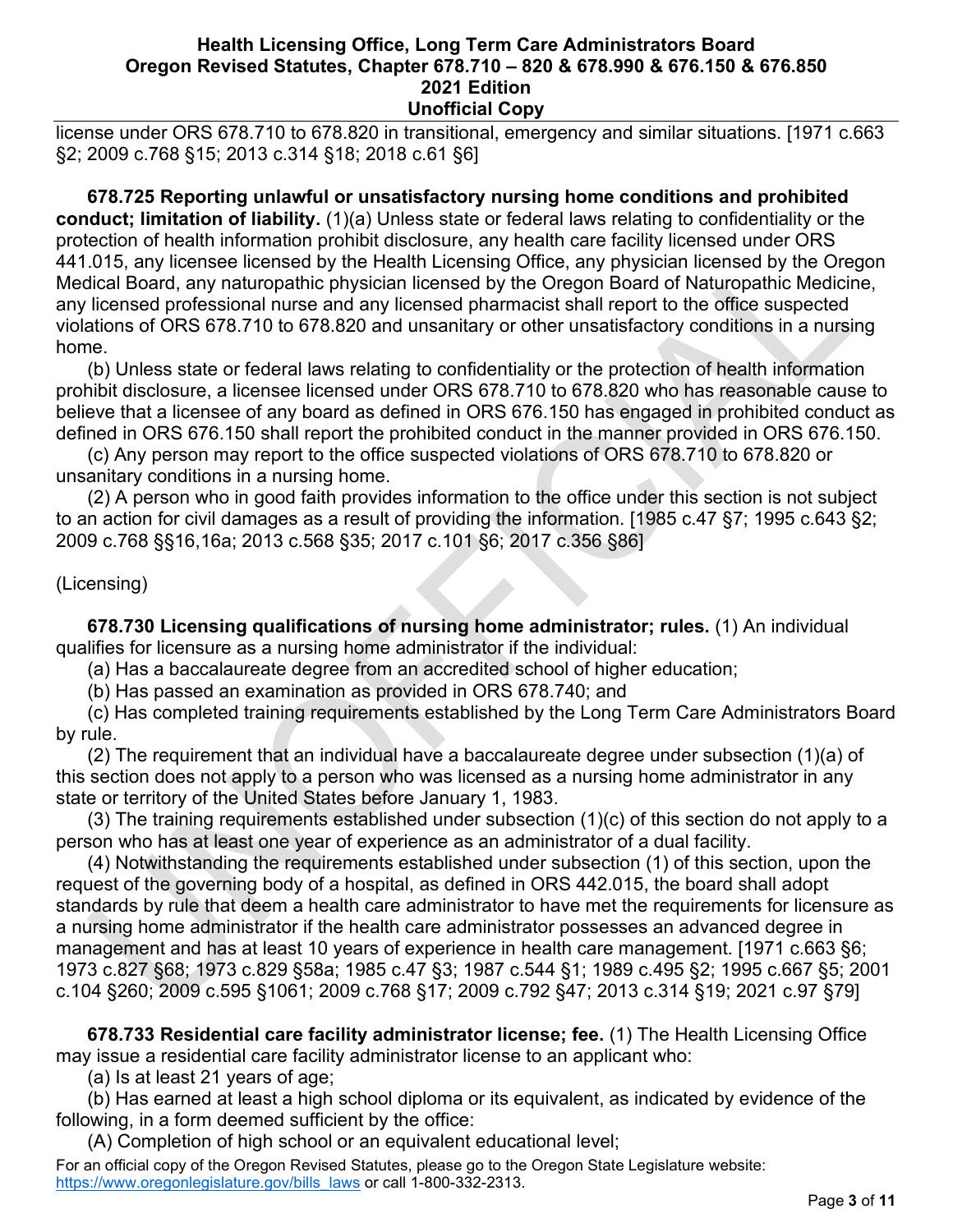(B) Passage of an approved high school equivalency test, including but not limited to the General Educational Development (GED) test; or

(C) Graduation from a post-secondary institution;

 (c)(A) For at least two of the last five years has been employed in a professional or managerial capacity in a health or social service related field, or has a combination of experience and education deemed sufficient by the office; or

(B) Has earned at least a bachelor's degree in a health or social service related field;

(d) Has completed at least 40 hours of training approved by the office by rule;

(e) Pays a licensure fee; and

(f) Passes an examination described in ORS 678.743.

 (2) Evidence of the education described in subsection (1)(b) of this section may be provided by a diploma or other document, or by facts, circumstances or other indicators deemed sufficient by the office.

 (3) When issuing a license under this section, the office shall consider the qualifications for employment under ORS 443.004. [2018 c.61 §2; 2021 c.366 §9]

 **678.740 Examination for nursing home administrator license; fee.** (1) Examinations for licensure as a nursing home administrator shall be conducted at such times and places as the Long Term Care Administrators Board designates, but not less than once a year.

 (2) At the time of taking an examination for licensure as a nursing home administrator, an applicant shall pay an examination or reexamination fee established by the Health Licensing Office under ORS 676.576.

 (3) The board shall, consistent with the purposes for which the examination is given, determine the subjects, scope, content and the minimum passing grade for examinations. [1971 c.663 §7; 1973 c.829 §59; 1979 c.127 §1; 1993 c.572 §1; 2009 c.768 §18; 2013 c.314 §20; 2013 c.568 §36; 2018 c.61 §7]

 **678.743 Residential care facility administrator examination; fees; rules.** (1) The Long Term Care Administrators Board shall:

(a) Approve at least one examination for licensure as a residential care facility administrator; and

(b) Ensure that the examinations are easily and frequently accessible to applicants.

 (2) An applicant for licensure under ORS 678.733 shall pay an examination or reexamination fee established by the Health Licensing Office under ORS 676.576.

(3) The board shall adopt rules to:

(a) Determine the subjects, scope and content of the examinations;

(b) Ensure the examinations are specific to Oregon law and administrative rules;

(c) Determine a passing score for each examination approved by the board; and

(d) Ensure the integrity of the examination process. [2018 c.61 §3]

 **678.746 Rules.** The Health Licensing Office shall adopt rules to:

(1) Approve training and continuing education for residential care facility administrators; and

 (2) Establish continuing education requirements for residential care facility administrators, including that a residential care facility administrator complete at least 20 hours each year of approved continuing education. [2018 c.61 §4]

# **678.750 Applicability of licensing requirements to administrators of organizations that rely**

For an official copy of the Oregon Revised Statutes, please go to the Oregon State Legislature website: [https://www.oregonlegislature.gov/bills\\_laws](https://www.oregonlegislature.gov/bills_laws) or call 1-800-332-2313. **on spiritual care and treatment.** (1) Nothing in ORS 678.710 to 678.820 or the rules adopted under ORS 678.710 to 678.820 may be construed to require an individual, who is employed to administer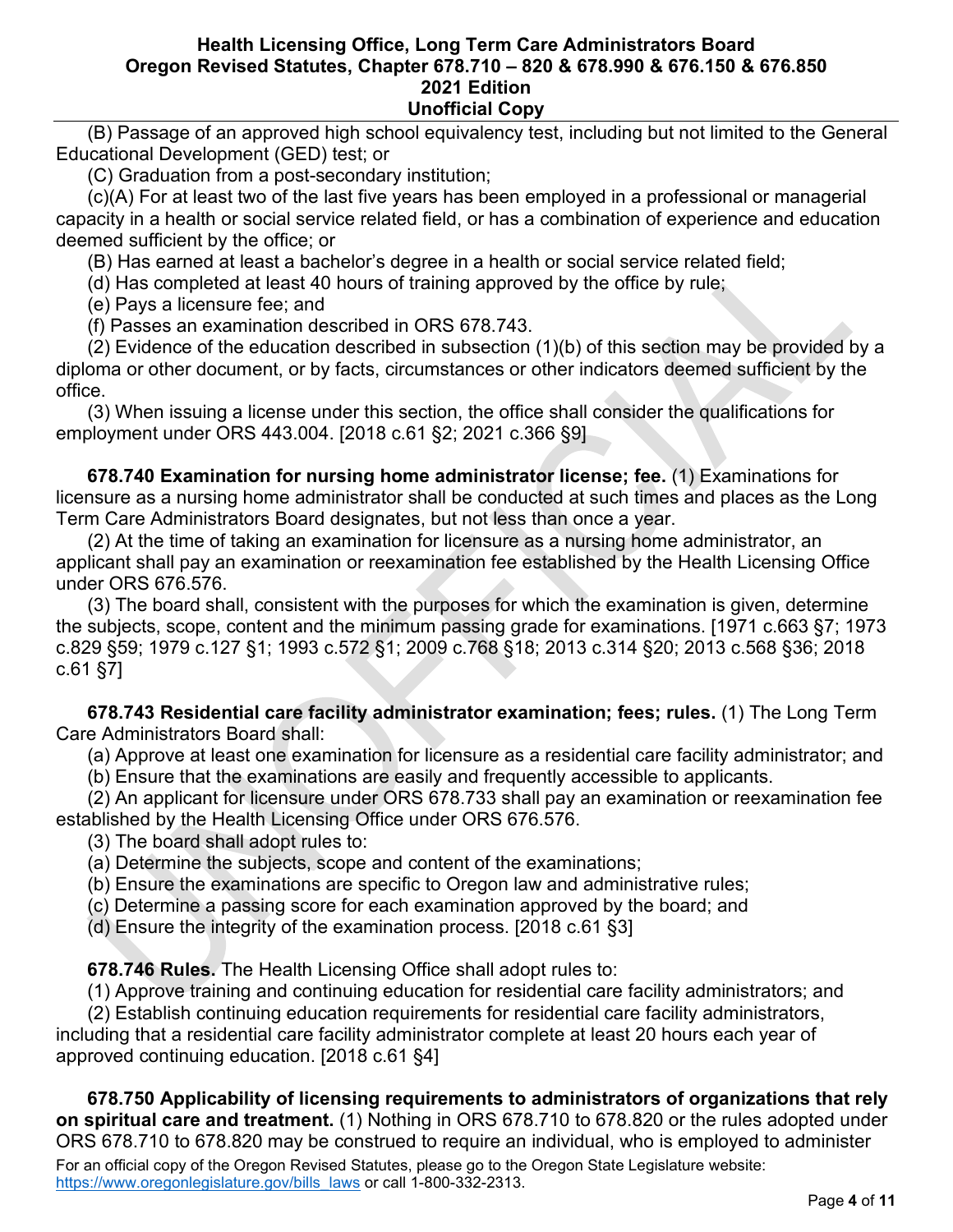an institution exempted under ORS 441.065 as an institution that is operated by and for persons who rely on spiritual means alone for the care and treatment of the sick, to demonstrate proficiency in any medical techniques or to meet any medical educational qualifications or medical standards not in accord with the remedial care and treatment provided in the institution. Any license issued under ORS 678.710 to 678.820 to an individual described in this subsection shall indicate the limited extent of the authority of the individual to act as an administrator.

 (2) Subsection (1) of this section does not limit or prohibit the operator of an institution from enforcing any religious affiliation requirements imposed as a bona fide occupational qualification or business necessity or as otherwise permitted by section 703(e) of Title VII of the Civil Rights Act of 1964 or other provision of federal law. [1971 c.663 §8; 1997 c.574 §1; 2009 c.768 §19]

 **678.760** [1971 c.663 §9; 1973 c.829 §60; 1979 c.127 §2; 1979 c.696 §17; 1993 c.572 §2; 1995 c.643 §3; 2007 c.768 §44; 2009 c.768 §20; repealed by 2013 c.314 §65]

 **678.770 Licensing reciprocity; rules.** (1) The Long Term Care Administrators Board may establish by rule standards for the issuance of a nursing home administrator or residential care facility administrator license by endorsement to an applicant who:

(a) Meets the requirements as established by the board; and

 (b) On the date of making application, is a nursing home administrator or residential care facility administrator licensed under the laws of any other state or territory of the United States if the requirements for licensing of nursing home administrators or residential care facility administrators in the state or territory in which the applicant is licensed are not less than those required by ORS 678.710 to 678.820.

 (2) An applicant under this section shall pay to the Health Licensing Office at the time of filing the application the applicable fees established under ORS 676.576. [1971 c.663 §11; 1973 c.829 §61; 1993 c.572 §3; 2009 c.768 §22; 2013 c.82 §1; 2013 c.314 §21; 2013 c.568 §38; 2018 c.61 §8]

 **678.775** [1993 c.572 §4; 2009 c.768 §23; repealed by 2013 c.314 §65]

(Discipline)

 **678.780 Grounds for discipline of nursing home administrator.** (1) In the manner prescribed in ORS chapter 183 for contested cases, the Health Licensing Office may impose a form of discipline as specified in ORS 676.612 against any person practicing as a nursing home administrator for any of the grounds listed in ORS 676.612 and for any violation of the provisions of ORS 678.710 to 678.820, or the rules adopted under ORS 678.710 to 678.820.

 (2) In addition to any discipline that may be imposed as provided by subsection (1) of this section, the office may impose disciplinary sanctions against a person practicing as a nursing home administrator for any of the following causes:

 (a) Violation of or noncompliance with any applicable provisions of ORS 678.710 to 678.820 or of any rule or order of the office;

(b) Any continuous or substantial violation of the rules adopted under ORS 441.025; or

 (c) Discipline imposed by any other licensing body in this or any other state based on conduct that would be grounds for discipline under this section or rules adopted by the office. [1971 c.663 §14; 1973 c.58 §1; 1979 c.744 §52; 1985 c.47 §4; 1995 c.643 §4; 1997 c.791 §23; 1999 c.849 §§160,161; 2003 c.75 §58; 2009 c.768 §24; 2009 c.792 §74; 2013 c.568 §40]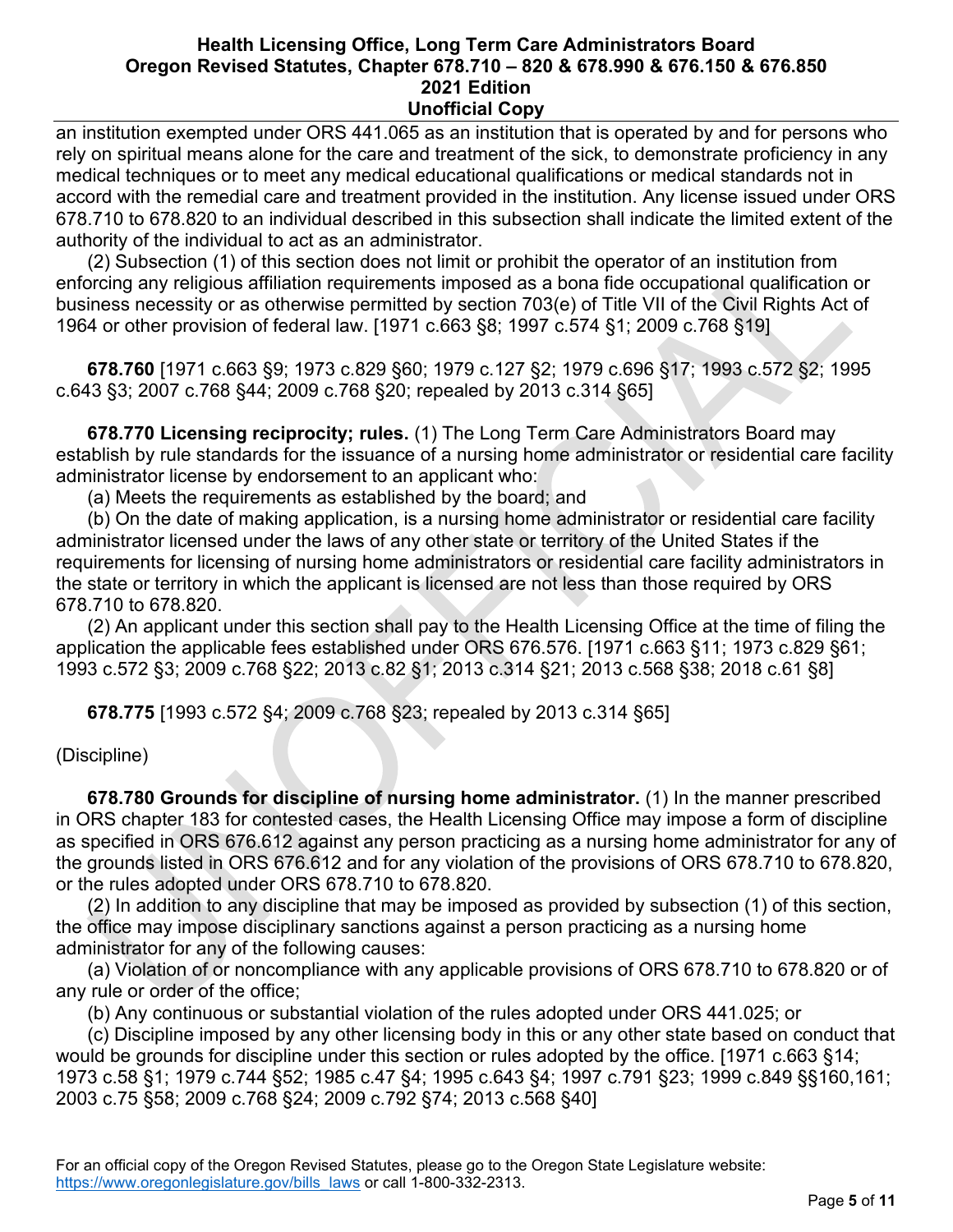**678.790 Procedure; review of orders.** (1) When the Health Licensing Office proposes to refuse to issue or renew a license, or proposes to revoke or suspend a license under ORS 678.710 to 678.820, opportunity for hearing shall be accorded as provided in ORS chapter 183.

 (2) Judicial review of orders under subsection (1) of this section shall be in accordance with ORS chapter 183.

 (3) If the final order of the court on review reverses the office's order of suspension, revocation or refusal to renew, the office shall issue the license and reinstate the appellant not later than the 30th day after the decision of the court. [1971 c.734 §124; 2009 c.768 §26; 2013 c.568 §41]

 **678.793 Licensure type of board member in disciplinary action.** The Long Term Care Administrators Board may not carry out a disciplinary action against an individual who holds a license under ORS 678.710 to 678.820 unless at least one board member who represents the type of license held by the individual attends all board meetings related to the disciplinary action. [2018 c.61 §12]

 **Note:** 678.793 was enacted into law by the Legislative Assembly but was not added to or made a part of ORS chapter 678 or any series therein by legislative action. See Preface to Oregon Revised Statutes for further explanation.

# (Board)

 **678.800 Long Term Care Administrators Board.** (1) The Long Term Care Administrators Board is established within the Health Licensing Office.

 (2) The board consists of nine members appointed by the Governor and subject to confirmation by the Senate in the manner provided in ORS 171.562 and 171.565. All members of the board must be concerned with the care and treatment of the chronically ill or infirm elderly patients and must be residents of this state. Of the members of the board:

(a) Three must be nursing home administrators licensed under ORS 678.710 to 678.820;

 (b) Three must be residential care facility administrators licensed under ORS 678.710 to 678.820, at least one of whom serves in a memory care community;

 (c) One must be a physician licensed under ORS 677.100 to 677.228 who has expertise in geriatric care or care for persons with disabilities; and

(d) Two must be members of the public who are not:

(A) Otherwise eligible for appointment to the board; or

 (B) A spouse, domestic partner, child, parent or sibling of a nursing home administrator or residential care facility administrator.

 (3)(a) Board members required to be nursing home administrators and residential care facility administrators may be selected by the Governor from a list of three to five nominees submitted by any professional organization representing those professions.

 (b) Except for those persons described in paragraph (a) of this subsection, a member of the board may not have a direct financial interest in a nursing home or residential care facility.

 (c) No more than two of the members of the board may be officials or full-time employees of state or local governments.

(d) At least one public member must be at least 62 years of age.

 (e) Public members of the board may not hold any pecuniary interest in, or have any employment contract with, a nursing home or residential care facility.

 (f) In selecting the members of the board, the Governor shall strive to balance the representation on the board according to:

For an official copy of the Oregon Revised Statutes, please go to the Oregon State Legislature website: [https://www.oregonlegislature.gov/bills\\_laws](https://www.oregonlegislature.gov/bills_laws) or call 1-800-332-2313. (A) Geographic areas of this state, ensuring that at least one member is from a rural area; and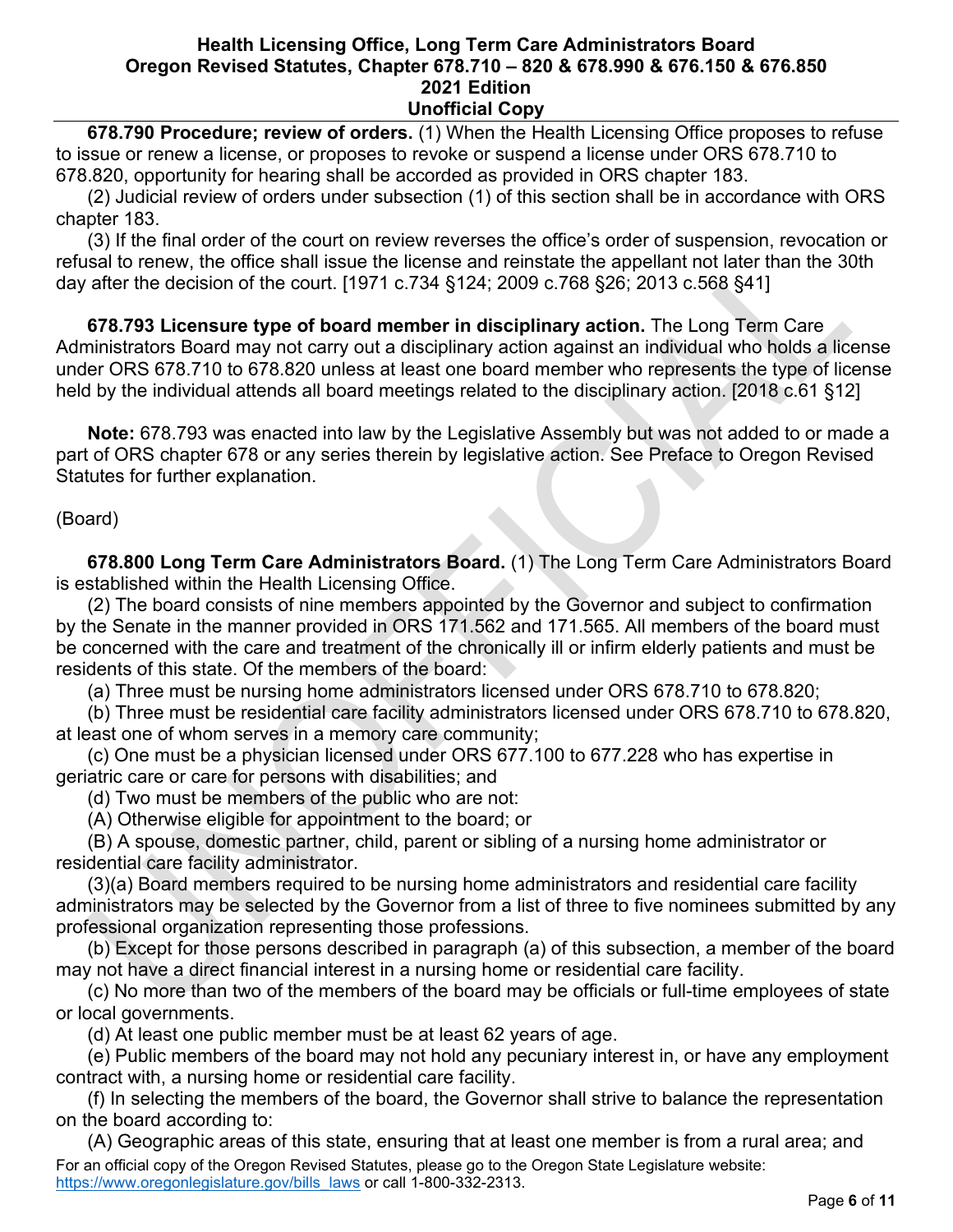# (B) Ethnicity.

 (4)(a) The term of office of each member is three years but a member serves at the pleasure of the Governor. The terms must be staggered so that no more than three terms end each year. Before the expiration of the term of a member, the Governor shall appoint a successor whose term begins on July 1 next following. A member is eligible for reappointment. If there is a vacancy for any cause the Governor shall make an appointment to become immediately effective for the unexpired term.

 (b) A board member shall be removed immediately from the board if, during the member's term, the member:

(A) Is not a resident of this state;

 (B) Has been absent from three consecutive board meetings, unless at least one absence is excused;

 (C) Is not a licensed nursing home administrator or a retired nursing home administrator whose license as a nursing home administrator was in good standing at the time of retirement, if the member was appointed to serve on the board as a nursing home administrator; or

 (D) Is not a licensed residential care facility administrator or a retired residential care facility administrator whose license as a residential care facility administrator was in good standing at the time of retirement, if the member was appointed to serve on the board as a residential care facility administrator.

 (5) The members of the board are entitled to compensation and expenses as provided in ORS 292.495. The board may provide by rule for compensation to board members for the performance of official duties at a rate that is greater than the rate provided in ORS 292.495. [1971 c.663 §3; 1973 c.58 §2; 1973 c.792 §35; 1975 c.234 §1; 1979 c.500 §1; 2009 c.535 §13; 2009 c.768 §3a; 2013 c.568 §42; 2017 c.409 §28; 2018 c.61 §9]

 **678.810 Board meetings; officers.** (1) The Long Term Care Administrators Board shall meet at least once each year. A majority of the members of the board constitutes a quorum for the transaction of business.

 (2) The board shall select one of its members as chairperson and another as vice chairperson, for a one-year term and with the duties and powers necessary for the performance of the functions of the offices as the board determines. [1971 c.663 §4; 2005 c.726 §8; 2009 c.768 §12; 2018 c.61 §10]

 **678.820 Duties and powers of board and Health Licensing Office; rules.** (1) The Long Term Care Administrators Board is responsible for advising the Health Licensing Office in all matters relating to the administration of ORS 678.710 to 678.820, including:

(a) Developing standards for education and training;

(b) Developing standards of practice and professional conduct;

 (c) Establishing standards related to the issuance, denial, revocation, suspension or renewal of licenses to practice as a nursing home administrator or residential care facility administrator;

 (d) Preparing or approving the examinations required under ORS 678.710 to 678.820, in accordance with standards provided by the office; and

(e) Assisting the office in administering ORS 678.710 to 678.820.

(2) The office shall administer ORS 678.710 to 678.820 by:

 (a) Determining the qualifications and fitness of applicants for licenses, renewed licenses, reciprocal licenses and provisional licenses under ORS 678.710 to 678.820.

 (b) Examining, approving, issuing, denying, revoking, suspending and renewing licenses to practice as a nursing home administrator and residential care facility administrator.

(c) Providing for waivers of examinations or provisional licenses.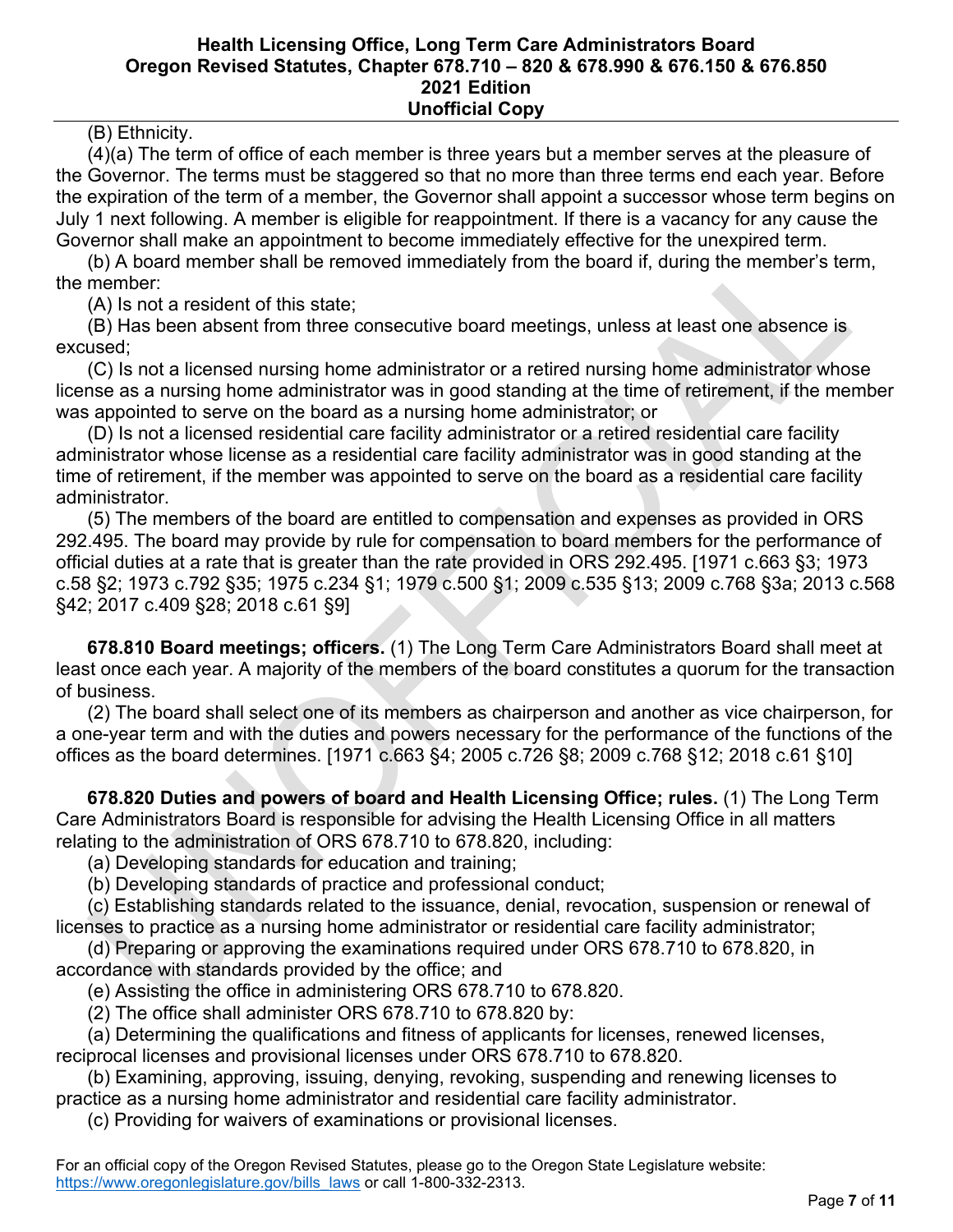(d) Establishing and carrying out procedures to ensure compliance with professional standards adopted by the board.

 (e) Pursuant to ORS 676.608, receiving and investigating complaints filed regarding nursing home administrators and residential care facility administrators.

 (f) Establishing and collecting fees and charges to carry out the office's duties under ORS 678.710 to 678.820.

 (g) In accordance with ORS 183.330 and 676.615, adopting, amending and repealing rules that are necessary to carry out the administration of ORS 678.710 to 678.820.

 (h) Maintaining a register of all licensed nursing home administrators and residential care facility administrators.

 (3) The office shall consider and be guided by the recommendations of the board in all matters relating to the administration of ORS 678.710 to 678.820. [1971 c.663 §5; 1985 c.47 §5; 1995 c.79 §343; 2009 c.768 §13; 2013 c.568 §43; 2018 c.61 §11]

# **PENALTIES**

 **678.990 Penalties.** (1) Violation of any provision of ORS 678.010 to 678.410 is a Class C misdemeanor.

(2) It shall be a misdemeanor for any person to:

 (a) Sell or fraudulently obtain or furnish any license or permit or aid or abet therein under ORS 678.710 to 678.820; or

 (b) Violate any of the provisions of ORS 678.720. [Amended by 1953 c.254 §16; subsections (1) and (2) enacted as 1953 c.254 §15; subsection (3) enacted as 1955 c.489 §12; 1957 c.316 §33; 1971 c.663 §16; subsection (3) enacted as 1971 c.663 §13; 1973 c.584 §21]

# REPORTING OBLIGATIONS

# **676.150 Duty to report prohibited or unprofessional conduct, arrests and convictions; investigation; confidentiality; immunity from liability.** (1) As used in this section:

- (a) "Board" means the:
- (A) State Board of Examiners for Speech-Language Pathology and Audiology;
- (B) State Board of Chiropractic Examiners;
- (C) State Board of Licensed Social Workers;
- (D) Oregon Board of Licensed Professional Counselors and Therapists;
- (E) Oregon Board of Dentistry;
- (F) Board of Licensed Dietitians;
- (G) State Board of Massage Therapists;
- (H) Oregon Board of Naturopathic Medicine;
- (I) Oregon State Board of Nursing;
- (J) Long Term Care Administrators Board;
- (K) Oregon Board of Optometry;
- (L) State Board of Pharmacy;
- (M) Oregon Medical Board;
- (N) Occupational Therapy Licensing Board;
- (O) Oregon Board of Physical Therapy;
- (P) Oregon Board of Psychology;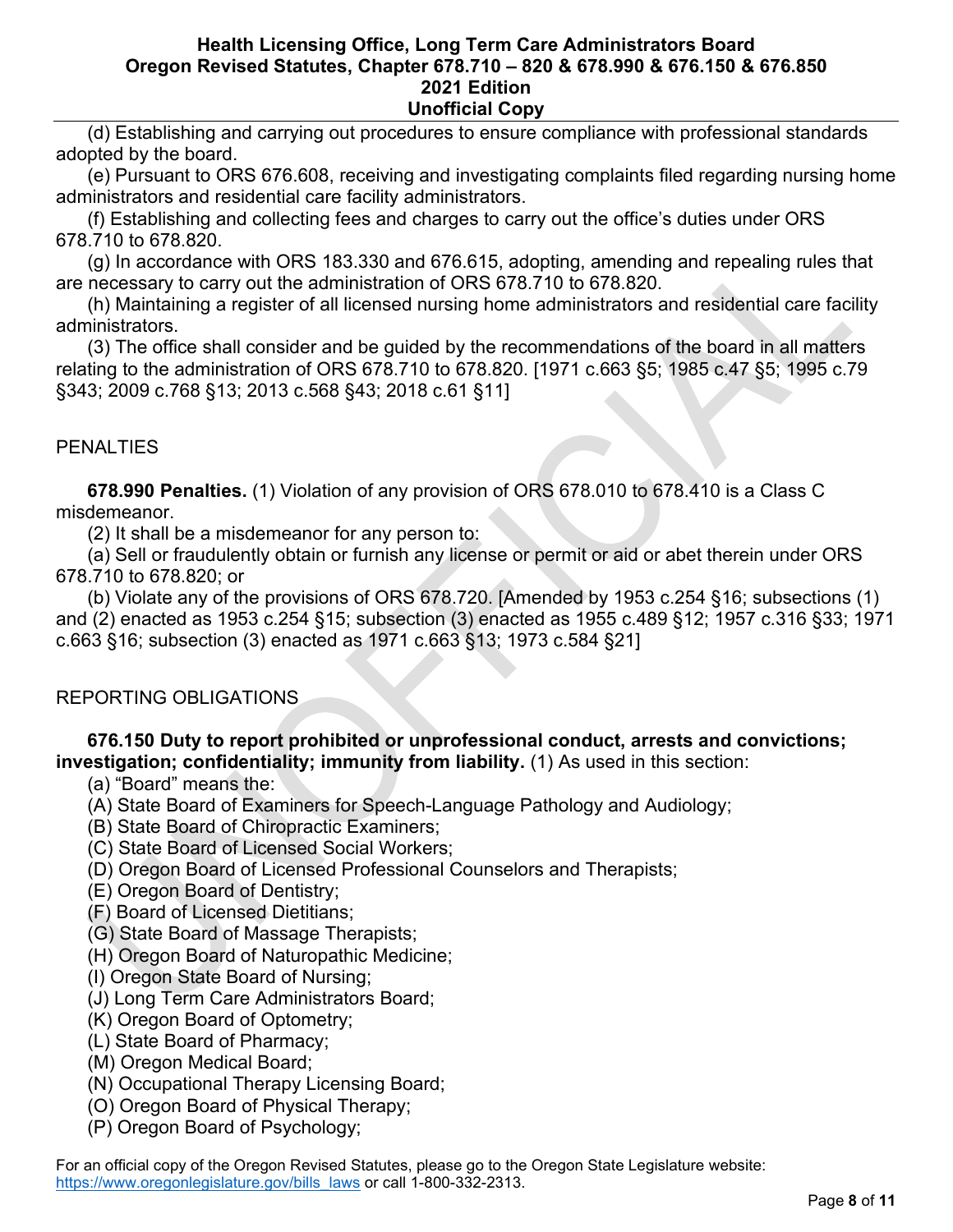# (Q) Board of Medical Imaging;

(R) State Board of Direct Entry Midwifery;

(S) State Board of Denture Technology;

(T) Respiratory Therapist and Polysomnographic Technologist Licensing Board;

 (U) Oregon Health Authority, to the extent that the authority licenses emergency medical services providers;

(V) Oregon State Veterinary Medical Examining Board; or

(W) State Mortuary and Cemetery Board.

(b) "Licensee" means a health professional licensed or certified by or registered with a board.

(c) "Prohibited conduct" means conduct by a licensee that:

(A) Constitutes a criminal act against a patient or client; or

(B) Constitutes a criminal act that creates a risk of harm to a patient or client.

 (d) "Unprofessional conduct" means conduct unbecoming a licensee or detrimental to the best interests of the public, including conduct contrary to recognized standards of ethics of the licensee's profession or conduct that endangers the health, safety or welfare of a patient or client.

 (2) Unless state or federal laws relating to confidentiality or the protection of health information prohibit disclosure, a licensee who has reasonable cause to believe that another licensee has engaged in prohibited or unprofessional conduct shall report the conduct to the board responsible for the licensee who is believed to have engaged in the conduct. The reporting licensee shall report the conduct without undue delay, but in no event later than 10 working days after the reporting licensee learns of the conduct.

 (3) A licensee who is convicted of a misdemeanor or felony or who is arrested for a felony crime shall report the conviction or arrest to the licensee's board within 10 days after the conviction or arrest.

 (4) The board responsible for a licensee who is reported to have engaged in prohibited or unprofessional conduct shall investigate in accordance with the board's rules. If the board has reasonable cause to believe that the licensee has engaged in prohibited conduct, the board shall present the facts to an appropriate law enforcement agency without undue delay, but in no event later than 10 working days after the board finds reasonable cause to believe that the licensee engaged in prohibited conduct.

 (5) A licensee who fails to report prohibited or unprofessional conduct as required by subsection (2) of this section or the licensee's conviction or arrest as required by subsection (3) of this section is subject to discipline by the board responsible for the licensee.

 (6) A licensee who fails to report prohibited conduct as required by subsection (2) of this section commits a Class A violation.

 (7)(a) Notwithstanding any other provision of law, a report under subsection (2) or (3) of this section is confidential under ORS 676.175.

(b) A board may disclose a report as provided in ORS 676.177.

 (c) If the Health Licensing Office receives a report described in this subsection, the report is confidential and the office may only disclose the report pursuant to ORS 676.595 and 676.599.

 (8) Except as part of an application for a license or for renewal of a license and except as provided in subsection (3) of this section, a board may not require a licensee to report the licensee's criminal conduct.

 (9) The obligations imposed by this section are in addition to and not in lieu of other obligations to report unprofessional conduct as provided by statute.

 (10) A licensee who reports to a board in good faith as required by subsection (2) of this section is immune from civil liability for making the report.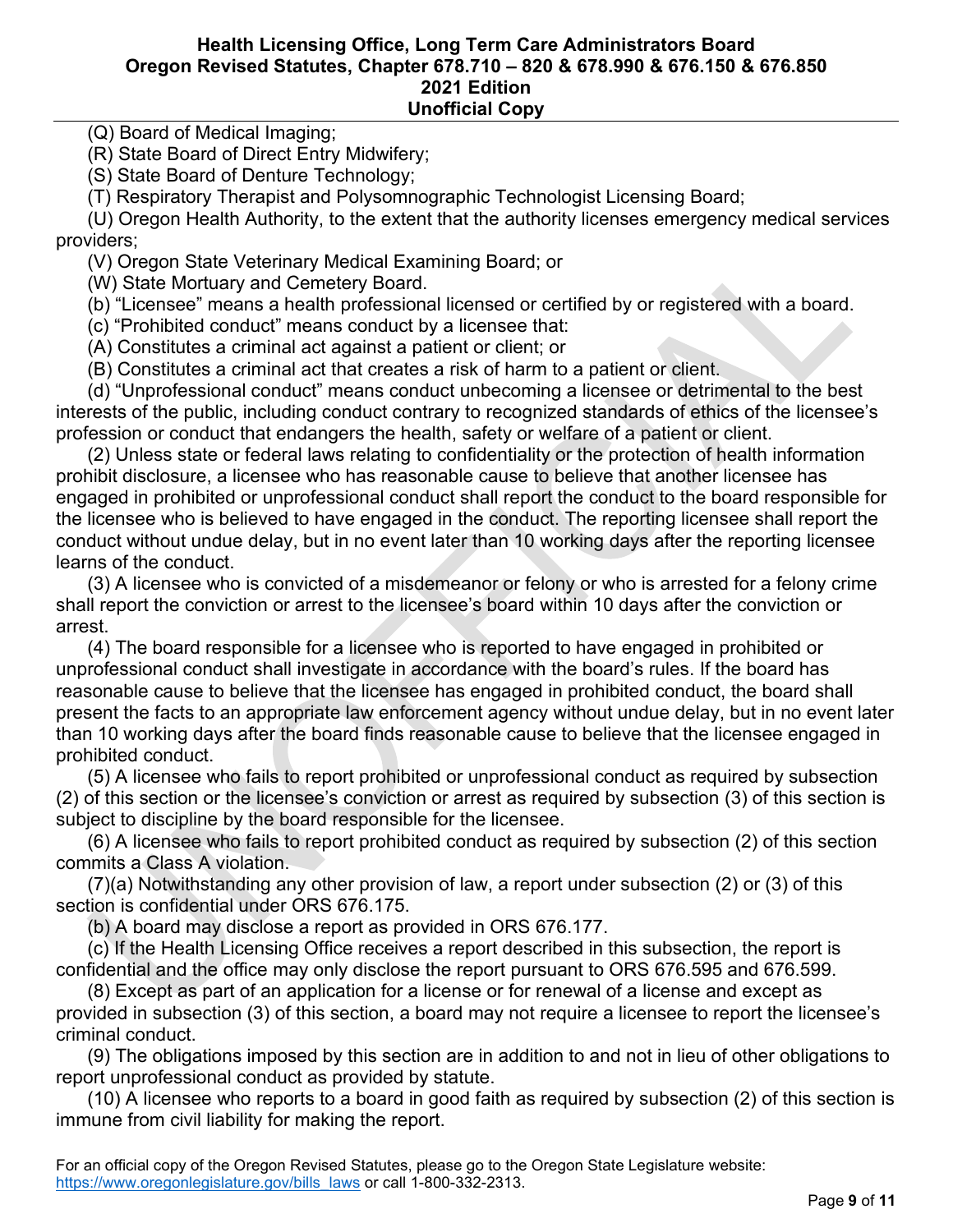(11) A board and the members, employees and contractors of the board are immune from civil liability for actions taken in good faith as a result of a report received under subsection (2) or (3) of this section. [2009 c.536 §1; 2011 c.630 §21; 2011 c.703 §44; 2011 c.715 §19; 2011 c.720 §213; 2017 c.6 §22; 2018 c.61 §19; 2019 c.43 §5; 2019 c.456 §13]

# CULTURAL COMPETENCY CONTINUING EDUCATION

# **676.850 Authority of regulatory boards to require cultural competency continuing education; documentation of participation; rules.** (1) As used in this section, "board" means the:

(a) State Board of Examiners for Speech-Language Pathology and Audiology;

- (b) State Board of Chiropractic Examiners;
- (c) State Board of Licensed Social Workers;
- (d) Oregon Board of Licensed Professional Counselors and Therapists;
- (e) Oregon Board of Dentistry;
- (f) Board of Licensed Dietitians;
- (g) State Board of Massage Therapists;
- (h) Oregon Board of Naturopathic Medicine;
- (i) Oregon State Board of Nursing;
- (j) Long Term Care Administrators Board;
- (k) Oregon Board of Optometry;
- (L) State Board of Pharmacy;
- (m) Oregon Medical Board;
- (n) Occupational Therapy Licensing Board;
- (o) Oregon Board of Physical Therapy;
- (p) Oregon Board of Psychology;
- (q) Board of Medical Imaging;
- (r) State Board of Direct Entry Midwifery;
- (s) State Board of Denture Technology;
- (t) Respiratory Therapist and Polysomnographic Technologist Licensing Board;
- (u) Home Care Commission;

 (v) Oregon Health Authority, to the extent that the authority licenses emergency medical service providers; and

(w) Health Licensing Office, to the extent that the office licenses lactation consultants.

 (2)(a) A board shall adopt rules to require a person authorized to practice the profession regulated by the board to complete cultural competency continuing education. Completion of the continuing education described in this subsection shall be a condition of renewal of an authorization to practice the profession regulated by the board every other time that the person's authorization is subject to renewal.

 (b) Cultural competency continuing education courses may be taken in addition to or, if a board determines that the cultural competency continuing education fulfills existing continuing education requirements, instead of any other continuing education requirement imposed by the board.

 (c) A board shall consider the availability of the continuing education described in this subsection when adopting rules regarding the required number of credits of continuing education.

 (d) A board shall encourage, but may not require, the completion of continuing education approved by the Oregon Health Authority under ORS 413.450. A board shall accept as meeting the requirements of this subsection continuing education that meets the skills requirements established by the authority by rule.